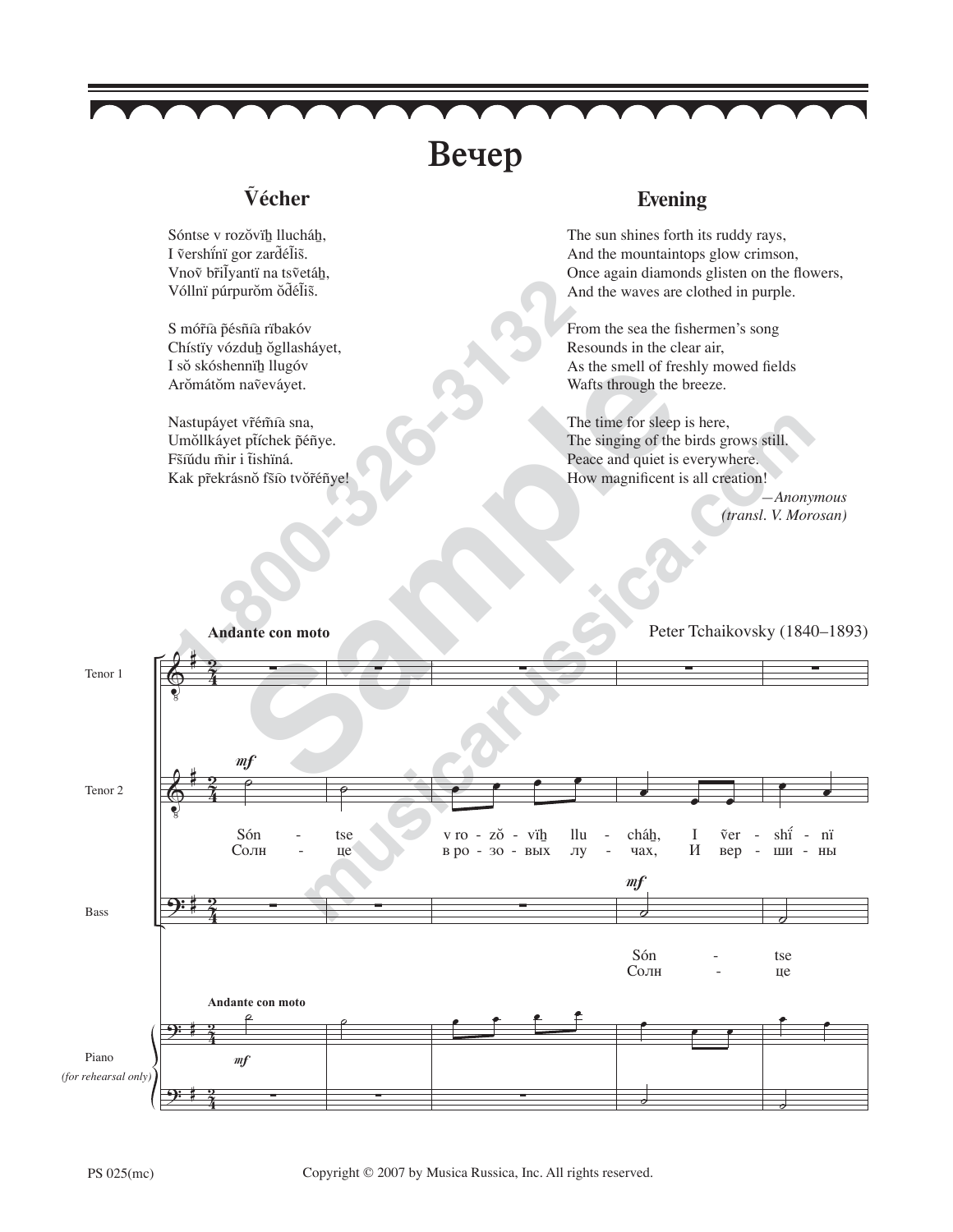



 $\overline{4}$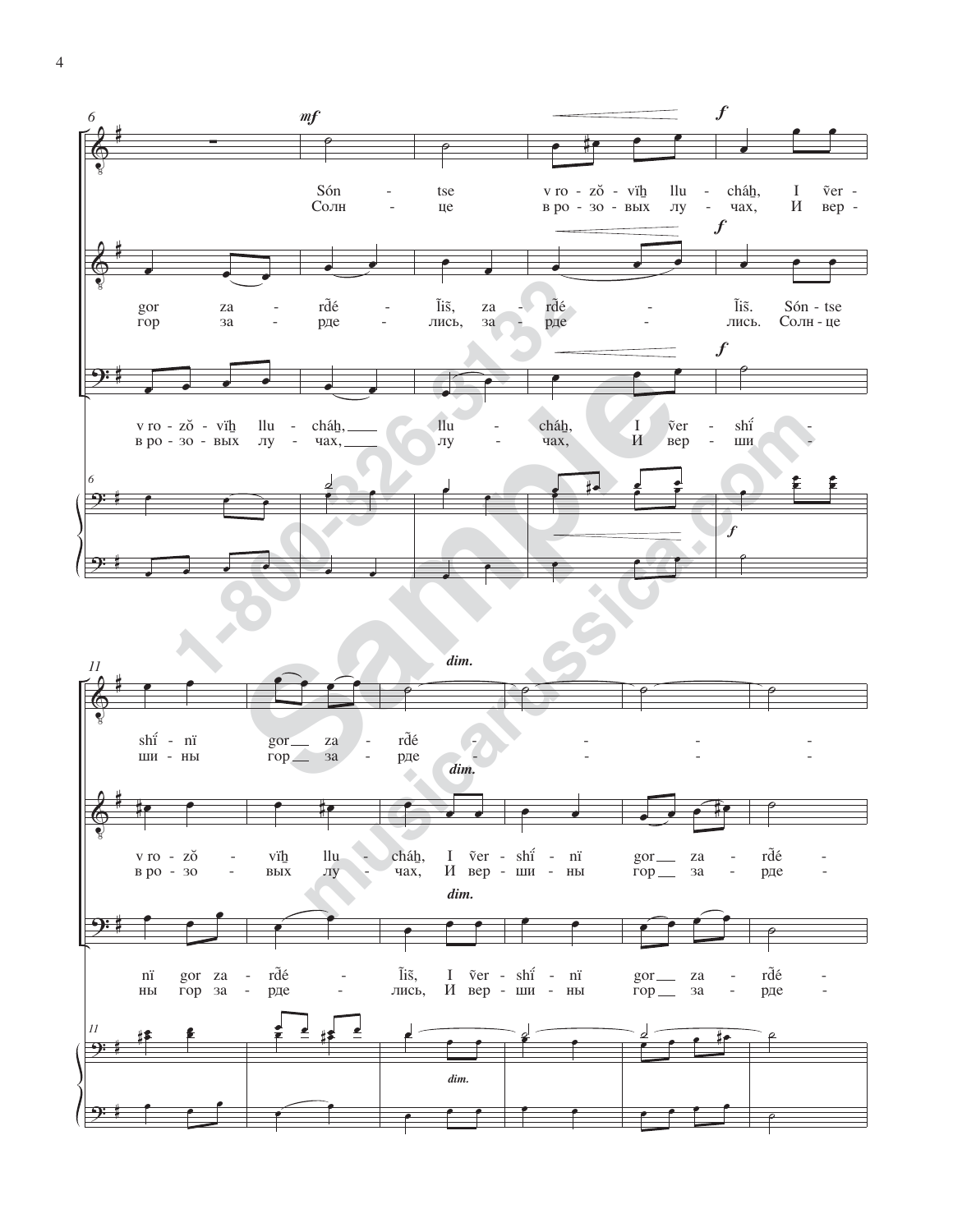

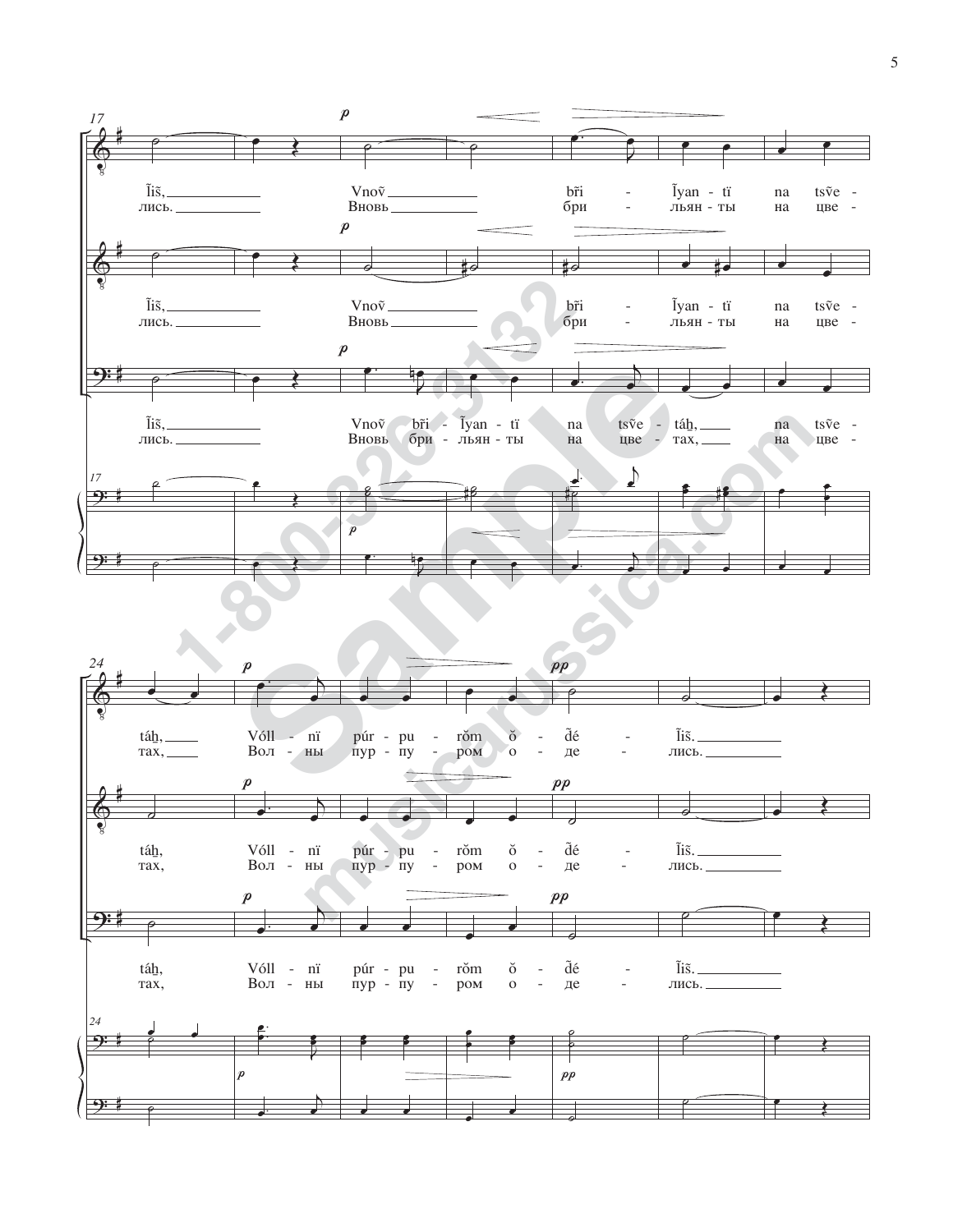

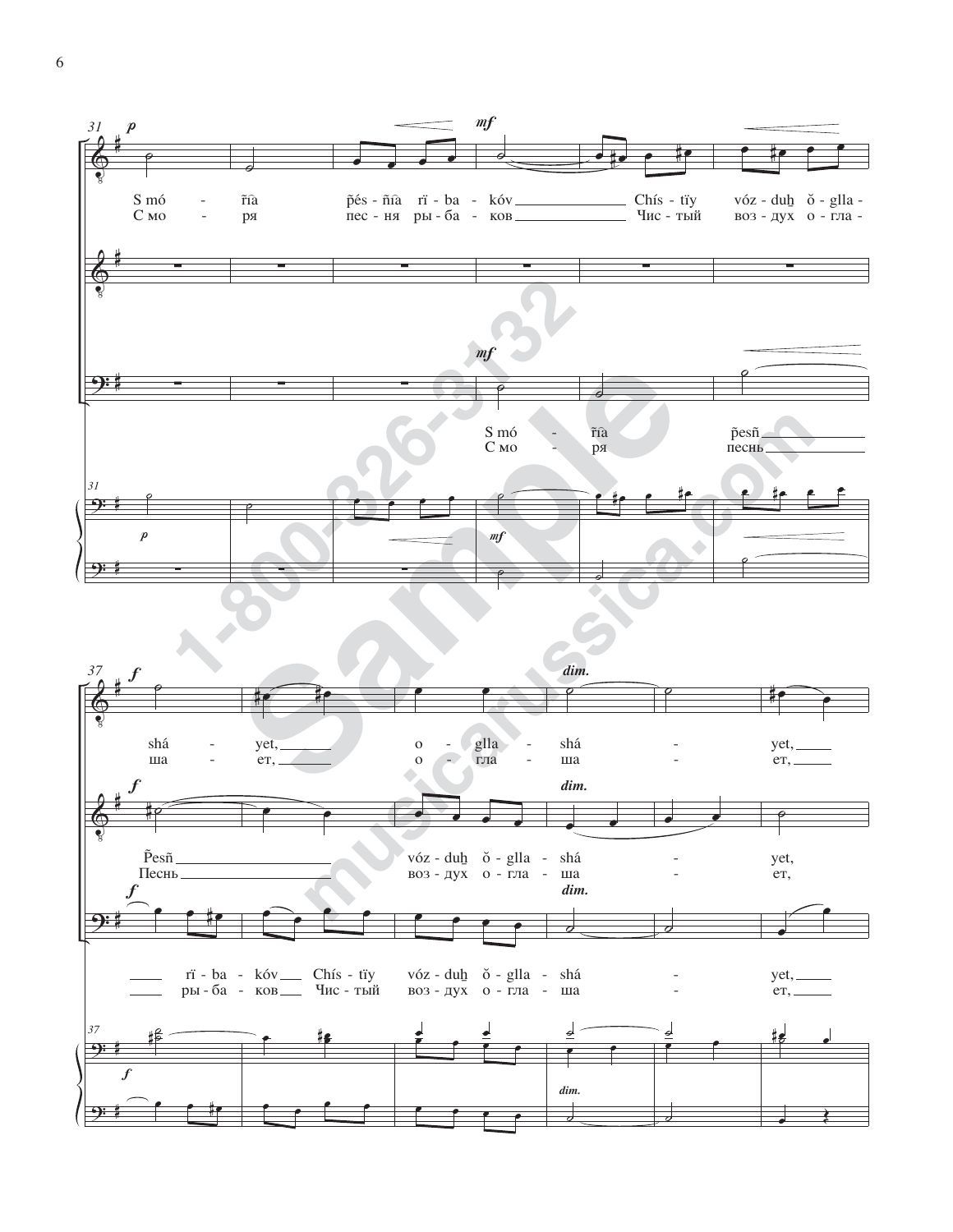